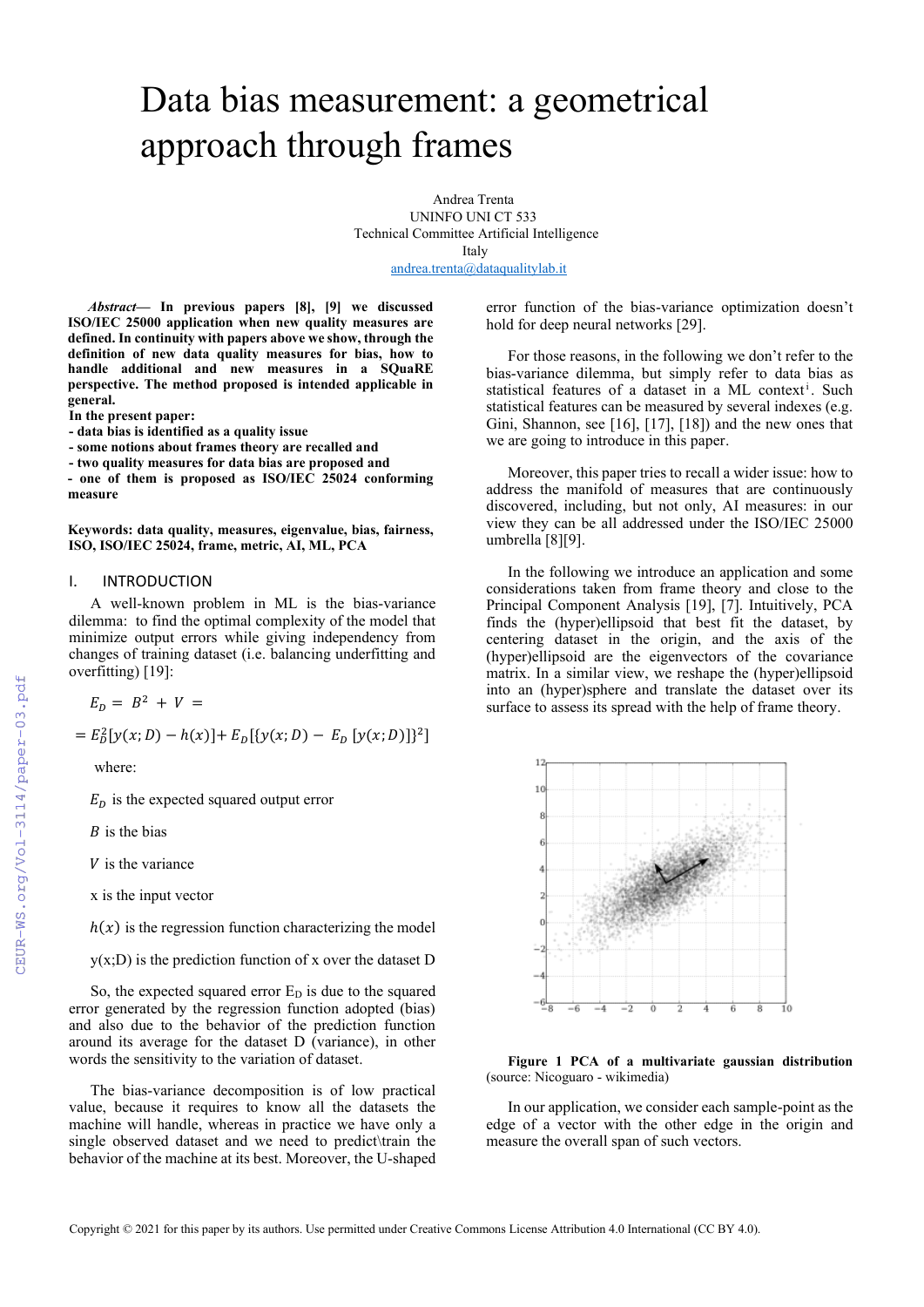Firstly, we recall the definition of frame and frame bounds with an example taken from [10].

Definition 1: For a Hilbert space  $H_m$  of dimension m and with inner product  $\langle \cdot, \cdot \rangle$  H<sub>m</sub>, a finite or countable collection of vectors  $\varphi_{i(i\in I)} \subset H_m$  is said to be a frame of  $H_m$  if there exist constants  $0 < c \leq C$  such that

$$
c \| \varphi \|^{2} \le \sum_{i \in I} \langle \varphi_{i}, \varphi \rangle \langle^{2} \le C \| \varphi \|^{2} \tag{1}
$$

for all  $\varphi \in H_m$ 

A frame is said to be tight if  $c = C$ 



 $(A)$  (B)



The  $\varphi_i$  vectors are the black ones in (A) and (B) and are frames of  $\mathbb{R}^2$ . Blue and green vectors are instances of  $\varphi$ .

With reference to figure 2 above, the black vectors are our frame and it is easy to realize that in (A) they are spreader in the space than in (B).

It is also understandable at a glance that in (B) the green vector maximizes, as it forms narrow angles, the sum of dot product of each black vectors with the green one, leading to find C; and the blue vector minimizes, as it forms wide angles, the sum of dot product of each black vectors with the blue one, so leading to find c.

In the same way, it is easy to check that in (A) the sum of the dot products of the green vector with the black ones, has the same value of the sum<sup>1</sup> of the dot product of the blue vector with the black ones, leading to  $c = C$ , so the frame in (A) is tight.

Fortunately, it is possible to calculate tightness, that is the difference between C and c, not by  $\varphi$  trial and error but by the covariance matrix generated with mutual dot product among vectors, as C and c are respectively its maximum and the minimum eigenvalue.

#### II. DATASET AND THE FRAME MODEL

The first proposed bias measure is based on the following theorems and definitions [14]:

-when the frame bounds c and C are equal, a frame is said to be tight.

Defined 
$$
\Phi = \begin{pmatrix} \varphi_1 \\ \varphi_2 \\ \vdots \\ \varphi_N \end{pmatrix}
$$
 the matrix NxM that collects  
tors  $\varphi$  of the frame then:

vectors  $\varphi_i$  of the frame, then:

-the upper and lower frame bounds (see C and c above) of a frame are given by the largest and smallest eigen values of the frame operator  $S = \vec{\Phi} \Phi^{T}$  respectively.

-the non-zero eigen values of the frame operator S are the same of the non-zero eigen values of the Gram matrix  $G = Φ<sup>T</sup>Φ$ .

-the rank of G is M. The M eigenvalues of G are positive.

In this proposal we:

(a) handle a numeric dataset as it was a frame: for a set of N tuples over a set of M attributes, then in the frame view the number M of attributes is the space dimension and the number N of tuples is the number of vectors of the frame;

(b) then, we measure data bias in the same way we measure frame tightness, and in particular:

(b.1) measure difference between upper and lower bounds of the frame

(b.2) measure Frame Potential

From those assumptions follows that a non-biased dataset is found when the corresponding frame is tight.

The measures b.1 and b.2 can be considered equivalent for the purpose of evaluating bias of dataset; in this case even only one of them can be adopted, and the choose between the two can be driven by the computational effort required. In this paper we explore mainly the measure b.1.

#### **Measure b.1**

The basis of our analysis is the calculation of lower and upper frame bounds with the following steps:

1. Collect a numeric data table with N tuple and M attributes and define it as a set of N row vectors  $\{ \Phi_1, \Phi_2, \dots \}$ Φ<sup>N</sup> };

 $\mathbf{r}$ 

2. Build the matrix (NxM) 
$$
\Phi = \begin{pmatrix} \Phi_1 \\ \Phi_2 \\ \vdots \\ \Phi_N \end{pmatrix}
$$

then

3. Compute the Gramian matrix (MxM)  $G = \Phi^{T} \Phi$ 

4. Compute M eigenvalues  $\lambda_i$  (i=1,..M) of G

5. Sort the (non-zero) eigenvalues of G in descending order

6. Find the upper eigenvalue  $\lambda_{\text{max}}$  and the lower eigenvalue  $\lambda_{\min}$ 

<sup>&</sup>lt;sup>1</sup> We mean the  $\parallel \varphi \parallel^2$ normalized squared sum according (1)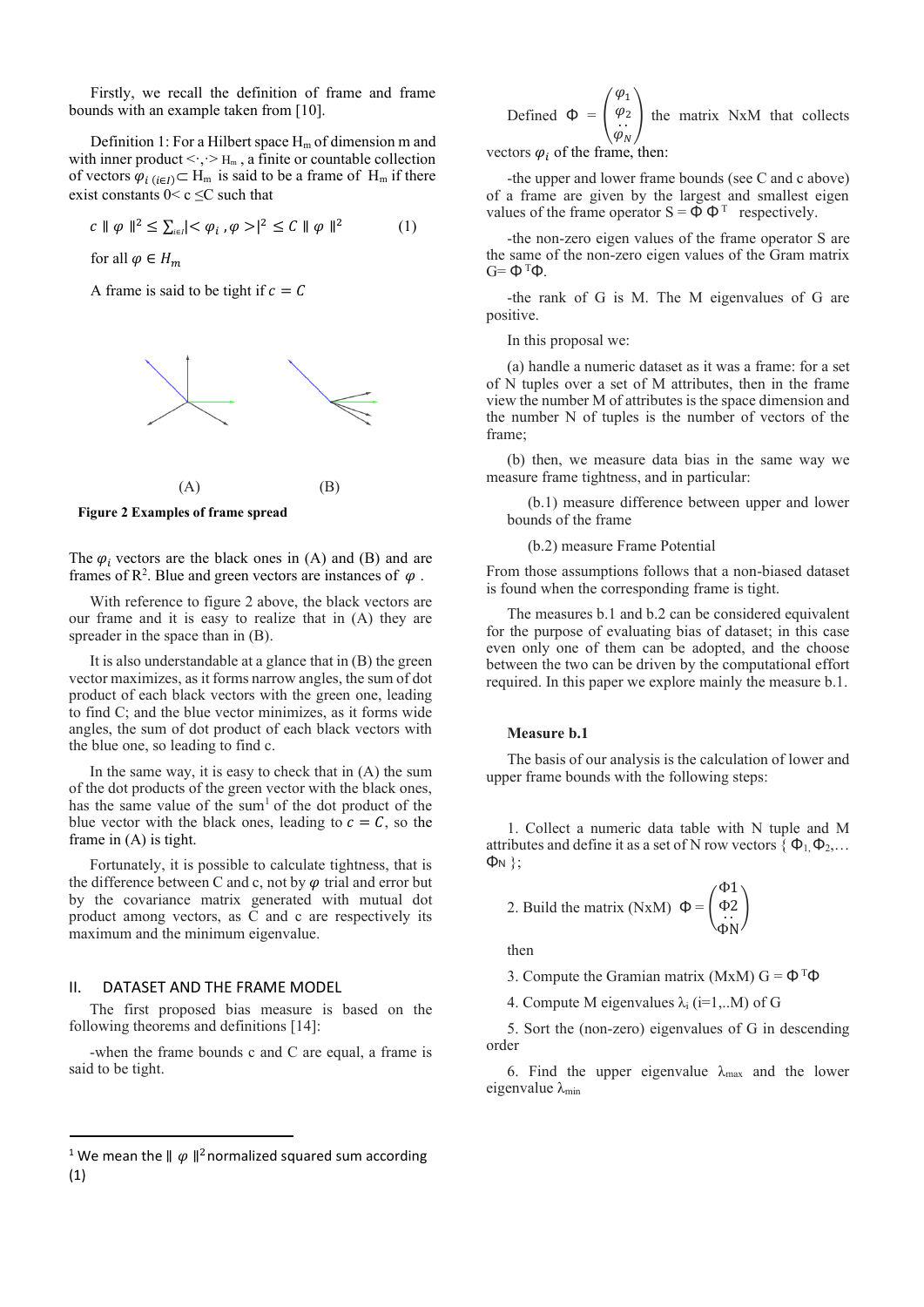7. Compute the difference  $D = \lambda_{\text{max}} - \lambda_{\text{min}}$ 

8. Assess the value of D considering that  $D = 0$  means a tight frame.

#### **Measure b.2**

The second proposed bias measure is based on the following theorems and definitions.

The frame potential FP is defined as [9]:

 $FP = \sum_{i,j\in I} |\langle \varphi_i, \varphi_j \rangle|^2$ 

where  $\varphi_i$  are the frame vectors.

In this measure, the step 4 above and further ones are replaced by the following

4. Compute the FP from matrix  $G = \Phi^{T} \Phi$ 

5. Assess the value of FP considering that a minimum value of FP, is reached when the frame is tight.

For computing step 4, consider that  $\langle \varphi_i, \varphi_j \rangle$  with *i*, *j*e*I* are the diagonal and upper -right elements (or lower – left as G is symmetric) of the Gramian matrix; FP in other words is the sum of the squared upper (or lower) elements of the Gramian, including diagonal ones; this measure may be easier to compute than the previous one.

#### **A first example for measure b.1 and b.2**

Consider a dataset with attributes "Age" and "Income"; domains are 6 age groups [20-30), [30-40), [40-50), [50- 60), [60-70), [70-80) and 7 income categories [10-20 $K\epsilon$ ),  $[20-30k\epsilon), [30-40k\epsilon), [40-50k\epsilon), [50-60k\epsilon), [60-70k\epsilon),$  $[70-80k\epsilon]$ ; here three samples of (Age, Income) are collected:

Age Income  
\n
$$
\Phi = \begin{pmatrix} 1 & 4 \\ 3 & 1 \\ 6 & 7 \end{pmatrix} = \begin{pmatrix} t \\ u \\ v \end{pmatrix} \qquad \mathsf{G} = \begin{pmatrix} 46 & 49 \\ 49 & 66 \end{pmatrix}
$$

From G we calculate measures b.1:

 $D = \lambda_{max}$  -  $\lambda_{min}$  = 106 – 6 = 100

and measure b.2:

 $FP = 46^{2}+66^{2}+49^{2}= 8873$ 





**Figure 3 Frame vectors t,u,v are the rows of matrix** Φ

The measure b.1 is responsive to tuples order (e.g. swapping tuples in general leads to different measure values) and so it gives a measure of tightness of ordered tuples, where tightness is defined according (1). As we want a measure not responsive to the tuples order, in the following we explain how to solve this issue.

#### III. A COMPARISON WITH PCA

To explain visually the approach, we compare PCA (figure 1) with our method:

- (i) in PCA, if we find equal G eigenvalues  $\lambda_1 =$  $\lambda_2$  ... =  $\lambda_M$ , we can conclude that there isn't any dominant component and the volume fitting data is an (hyper)sphere;
- (ii) similarly in our method, if we firstly project the data over an (hyper)sphere surface, and if we then find equal G eigenvalues  $\lambda'_1 = \lambda'_2 ... = \lambda'_M$ , we can conclude that the projected data are evenly spread over the (hyper)sphere surface because they are the edges of an equiangular tight frame<sup>2</sup>.

Possibly, to gain more information about data bias, both the approaches (i) and (ii) can be adopted. In this paper we consider only the approach (ii).

#### IV. APPLICATION REMARKS

According the method (ii), before applying steps 1-8, we apply the following 0.a, 0.b, 0.c steps:

- 0.a discretize vectors coordinates domains
- 0.b vertex mean translation so that the barycenter (average of the translated vertices) is zero.
- 0.c normalize vectors module to unit

As an example, we apply the measure b.1 over the dataset of covid-19 vaccinated people in Italy [\(https://github.com/italia/covid19-opendata-vaccini\)](https://github.com/italia/covid19-opendata-vaccini).

The dataset contains the number of COVID-19 vaccine injections grouped by 9 age range [16-20), [20-30), [30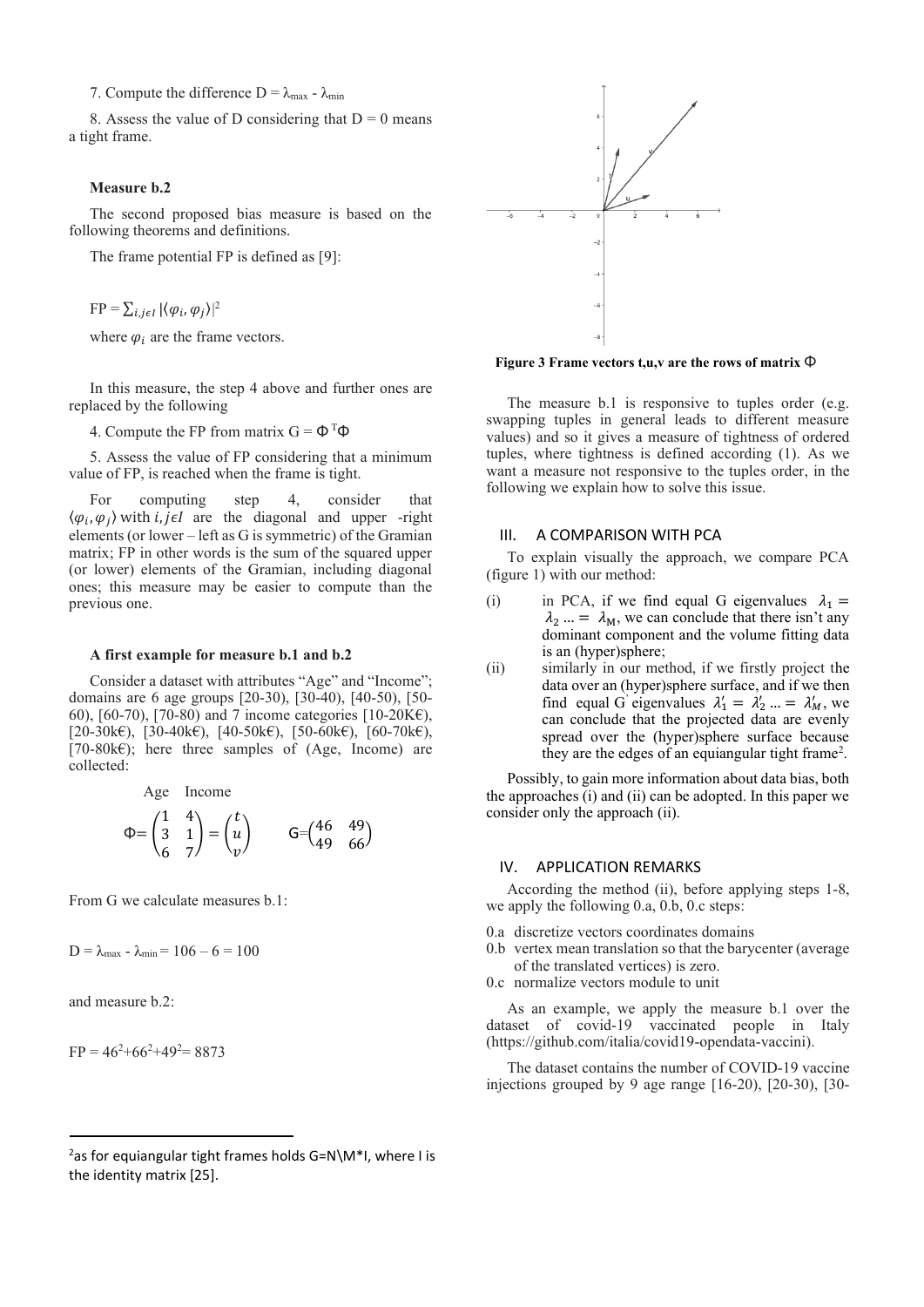40), [40-50), [50-60), [60-70), [70-80), [80-90), [90 further).

As elder people were firstly vaccinated (generally 2 injections required for vaccination), the histogram of injections people shows the desired polarization in the higher age groups.



**Figure 4 Injections per group age at 8.4.2021**

Starting from elder people, vaccination was progressively extended to mid-age people, so about one and half month later it is found a different shaped histogram in figure 5.



#### **Figure 5 Injections per group age at 23.5.2021**

As we said before, measure b.1 is not understandable if directly applied to the original dataset: as shown in figure 4, it leads to a sort of evaluation of the shape of the histogram, so we instead apply step 0.a dividing the domain of #vaccine injections in 9 intervals and then apply step 0.b and 0.c. After normalization, we process Φnorm8.4.2021 and Φnorm23.5.2021 and we have respectively the results (figure 6):

 $\lambda$ <sub>norm8.4.2021</sub>  $1=2,92$ ,  $\lambda_{\text{norm8.4.2021}}$   $2=6,10$  D<sub>norm8.4.2021</sub>=3,18



**Figure 6 Injections (3-steps normalization) at 8.4.2021**



**Figure 7 Injections (3-steps normalization) at 23.5.2021**

Note: the bigger circles stand for overlapping points

Note that, applying the normalization steps to a generic dataset, we have the maximum  $D_{norm}=8$  for a uniform distribution, so the 23.5.2021 value it is closer to a uniform distribution than the 8.4.2021 value and that is the behavior expected<sup>3</sup>, because the aim was to have, later in time, high values of vaccinated people in all group ages (i.e. less

<sup>&</sup>lt;sup>3</sup> Note that is also fulfilled [24] the normalized frames condition N=  $\sum_{i=1}^{M} \lambda_i$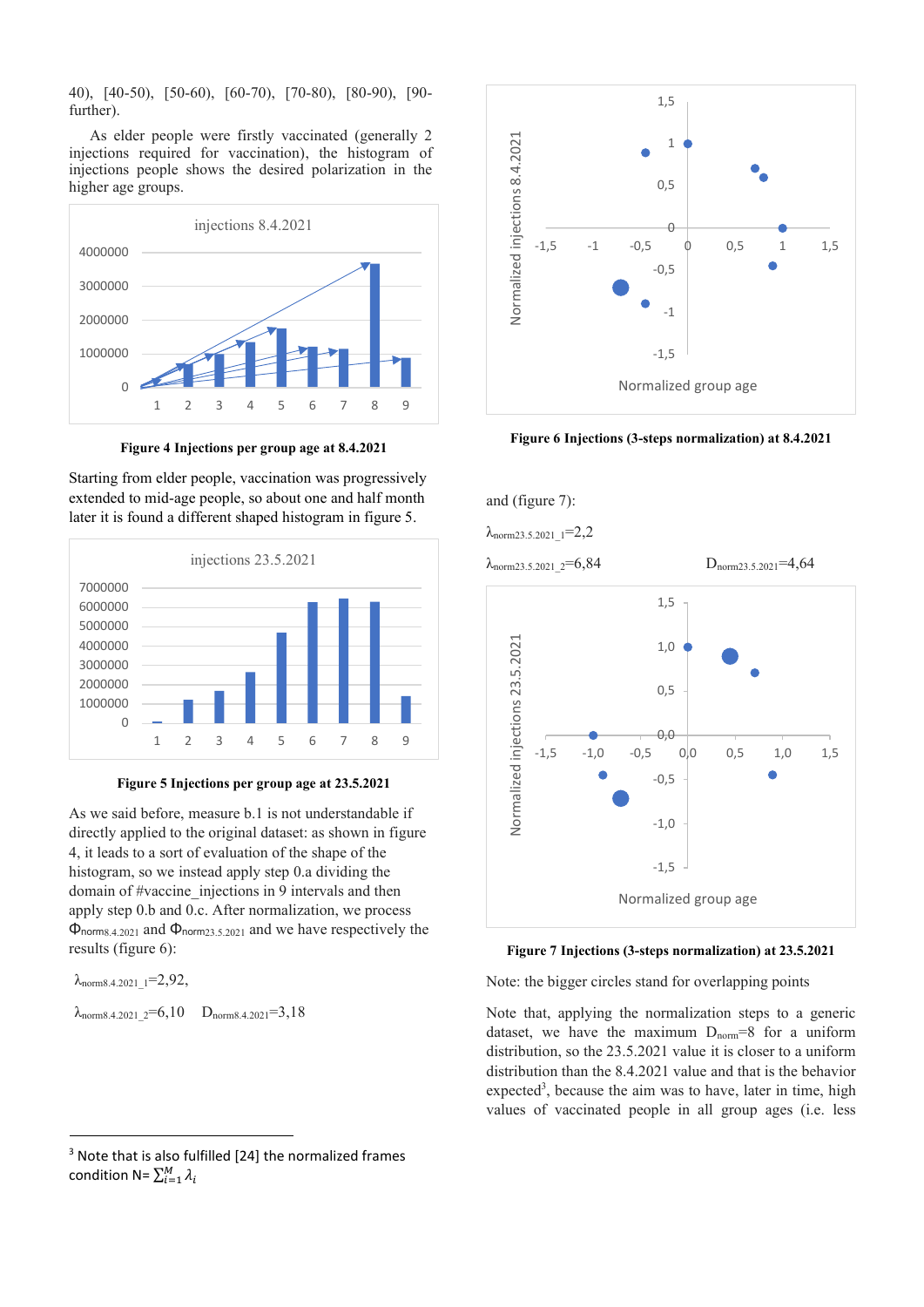"tight"). Visually, in figure 7 some points got closer than in figure 6 and two more collapsed; and this is what we expected, as moving towards a uniform distribution means that even more points get closer or collapse.

It is interesting transpose, for the purpose of assessing bias, some results from frame theory, for example:

-care should be taken in choosing M and N, because some couples (M, N) don't correspond to Equiangular Tight Frames<sup>4</sup> [25] and\or don't correspond to "highly symmetric frames"<sup>5</sup> [26].

From a bias point of view, this could mean that for some (M, N) couples it's easier to build non-biased data.

Moreover, the minimum value for Frame Potential FP for unit-norm tight frames, [9] is:

| $FP = N$      | if $M \le N$ |
|---------------|--------------|
| $FP = M^2 \N$ | if $M \ge N$ |

and this helps to assess the data that have an FP close to the minimum, as it means they are "as orthogonal" to each other as possible.

# V. PROPOSAL

To sum up, with this proposal we address the issue of finding a data quality measurement function (i.e. metric) through geometrical calculation.

Its application is envisaged for, but not for only, evaluation of sampling bias across multiple attributes, as for example the protected ones [12]: a well-known issue in modern societies are the inequalities and with the measure above we can overall assess the bias of a population dataset over multiple attributes like "income", "ethnicity", "group age", instead of assessing bias against single or couples of attributes.

At the same time, we highlight the need to handle the manifold of measures that are discovered by the community of researchers with the approach explained in [8]: the new measure b.1 "tightness" can be defined in terms of a new measure conforming to [6] and \or to [28].

The measure b.1 is documented in SQuaRE format in Table 1. For the time being, we make the assumption that "tightness" is relevant to completeness characteristic, further refinements about characteristic relevance will depend on the work progress in [28]. For the scope of this paper, Table 1 shows a simplified measure documentation; a comprehensive way of measure documentation is described in [3].

| $Com-I-4-IT-10$                                                                                                                                                                                                                                                                       |  |
|---------------------------------------------------------------------------------------------------------------------------------------------------------------------------------------------------------------------------------------------------------------------------------------|--|
| Data values completeness                                                                                                                                                                                                                                                              |  |
| Tightness of normalized dataset                                                                                                                                                                                                                                                       |  |
| $X = A-B = \lambda_{max} - \lambda_{min}$<br>$\lambda_{\text{max}}$ , $\lambda_{\text{min}}$ are max, min eigenvalue of G = $\Phi_{\text{norm}}$ <sup>T</sup> $\Phi_{\text{norm}}$<br>matrix $\Phi_{\text{norm}}$ is built from dataset normalized<br>according steps $0.a, 0.b, 0.c$ |  |
| All Data Life Cycle                                                                                                                                                                                                                                                                   |  |
| Dataset with N tuples and M attributes                                                                                                                                                                                                                                                |  |
| Data value                                                                                                                                                                                                                                                                            |  |
| NOTE $X=0$ means "tight" according the definition of frame theory                                                                                                                                                                                                                     |  |
|                                                                                                                                                                                                                                                                                       |  |

NOTE ID includes additional part IT-10 [3]

**Table 1 Completeness measure - Tightness**

## VI. FURTHER STUDIES

Whereas data bias measurement starting from a given dataset appears relatively easy, designing a dataset (frame) starting from a level of bias (tightness), is not so simple [13]; this result, as far as possibly others from frame theory, can be taken into consideration when looking for an optimal training dataset for Machine Learning.

Dataset spread measurement appears useful in conjunction with classification<sup>6</sup> and it holds also for not pre-trained machine like SVM (Support Vector Machines).

Due to the use of ML models in many fields (see Perceptron in mechanical statistic [31]), we cannot exclude other fields of application for this early study.

The metric is applicable with some tricks [7] also to images and it will be analyzed in a future paper.

## VII. CONCLUSION

In this early study the measures b.1 and b.2 appear suitable to measure data sample bias [12], that in turns is mainly related to accuracy and completeness data quality model characteristic [6], [28]. They can be considered in SC7 WG6 and appear relevant to SC42 WG2 and WG3 work in progress on A.I. [27], [28].

The manifold of metrics available for industry and research<sup>7</sup>, including the one introduced in this paper, can be addressed in the ISO/IEC 25000 perspective: applying the process described in [8], all the measures, including b.1 and b.2 presented in this paper, can be defined as ISO/IEC 25000 conforming measures.

<sup>4</sup> From [25]: ∄ RETF (19, 76) and ∄ RETF (20, 96); notation means "there not exists a real equiangular tight frame with parameters (M, N)"

 $5$  E.g.: there are no "highly symmetric" tight frames of five vectors in  $C^3$ , but there are tight frames of five vectors like vertexes of a trigonal bipyramid

<sup>6</sup> In general classification is easier when data are not spread.

<sup>&</sup>lt;sup>7</sup> See an example of the manifold of benchmarks in <https://paperswithcode.com/sota> and [30].